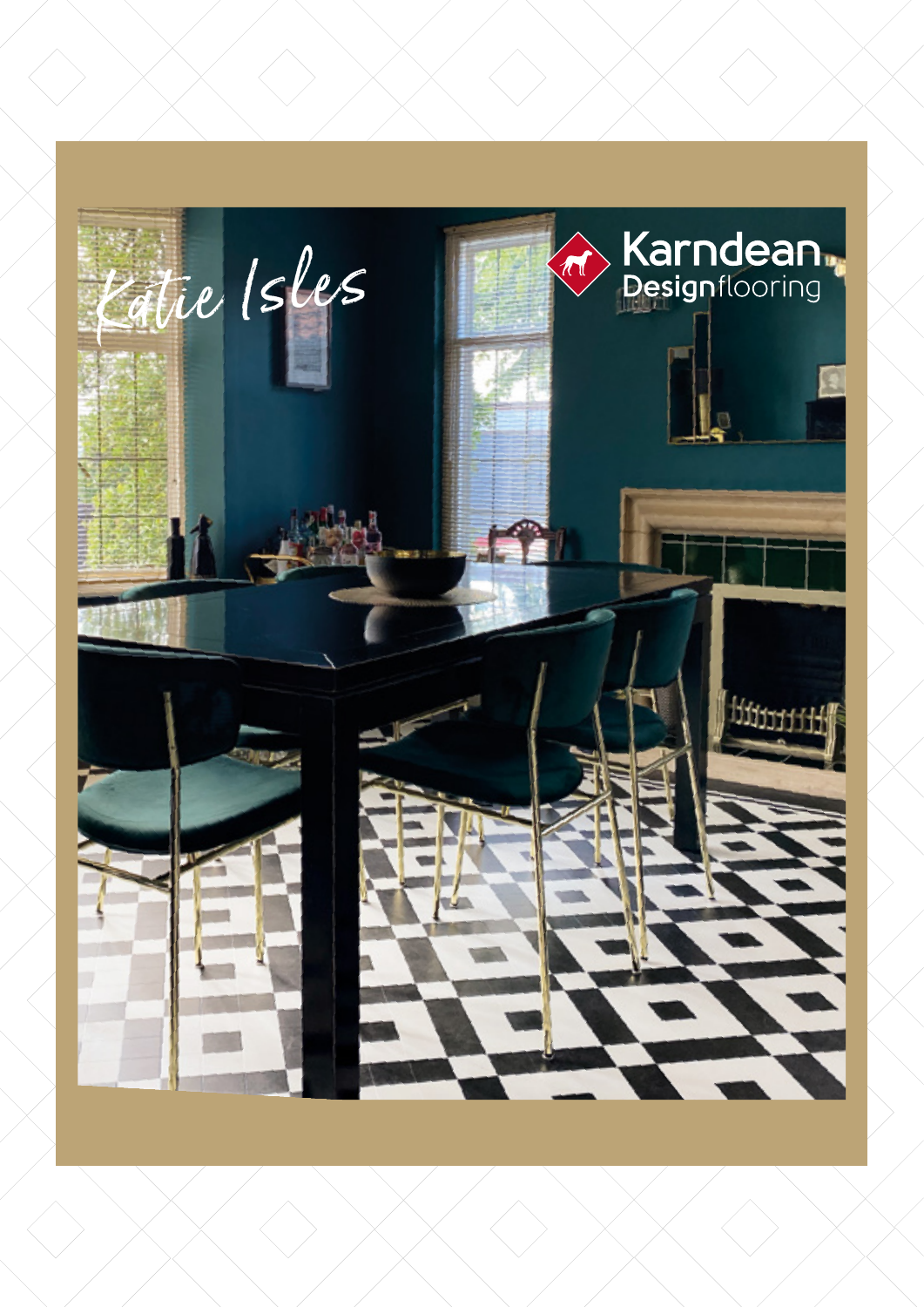

Hi, I am Katie, presenter and model from @katieisles and @twoblondebrummies.

We moved into our home back in October 2018 after spending the previous five years renovating and restoring our former home. As a result of this, we were not looking for another big project.

Although our current house didn't need a great deal of work doing to it, we realised after living in it for a couple of weeks that it wasn't really 'us', so we set about decorating pretty much every, single room.

The dining room was one of the first rooms that we tackled as we wanted to improve the bland space.I knew that I wanted a bold green wall colour, but not much else. We already had the black table, chandelier, drinks trolley and shelf unit so we decided to work from those. My husband loves art deco and 20s styling, so we decided to make this room 'the glam room.' There's contrasting bling and gold accessories around the room, and I fell in love with the velvet and gold chairs as they made a massive impact to the space.

We wanted this room to have the 'wow' factor and it is completely different to the rest of the house and to our usual style of simple pastels and neutrals. I really wanted to open the door and be transported to a different place.

The floor was the final piece of the puzzle, but it truly made a statement. We went to our usual flooring supplier with our black and white, bold brief and they pointed us in the direction of the Heritage Collection. We decided to go with the Lansdown design along with the border as we felt that it would add to the period styling, we were looking to create.

We already had Karndean fitted throughout the whole of our the downstairs in our previous home, so we knew that it was going to be an investment that would continue to look good for years to come, even with family life and a pet dog.

Meet the home designer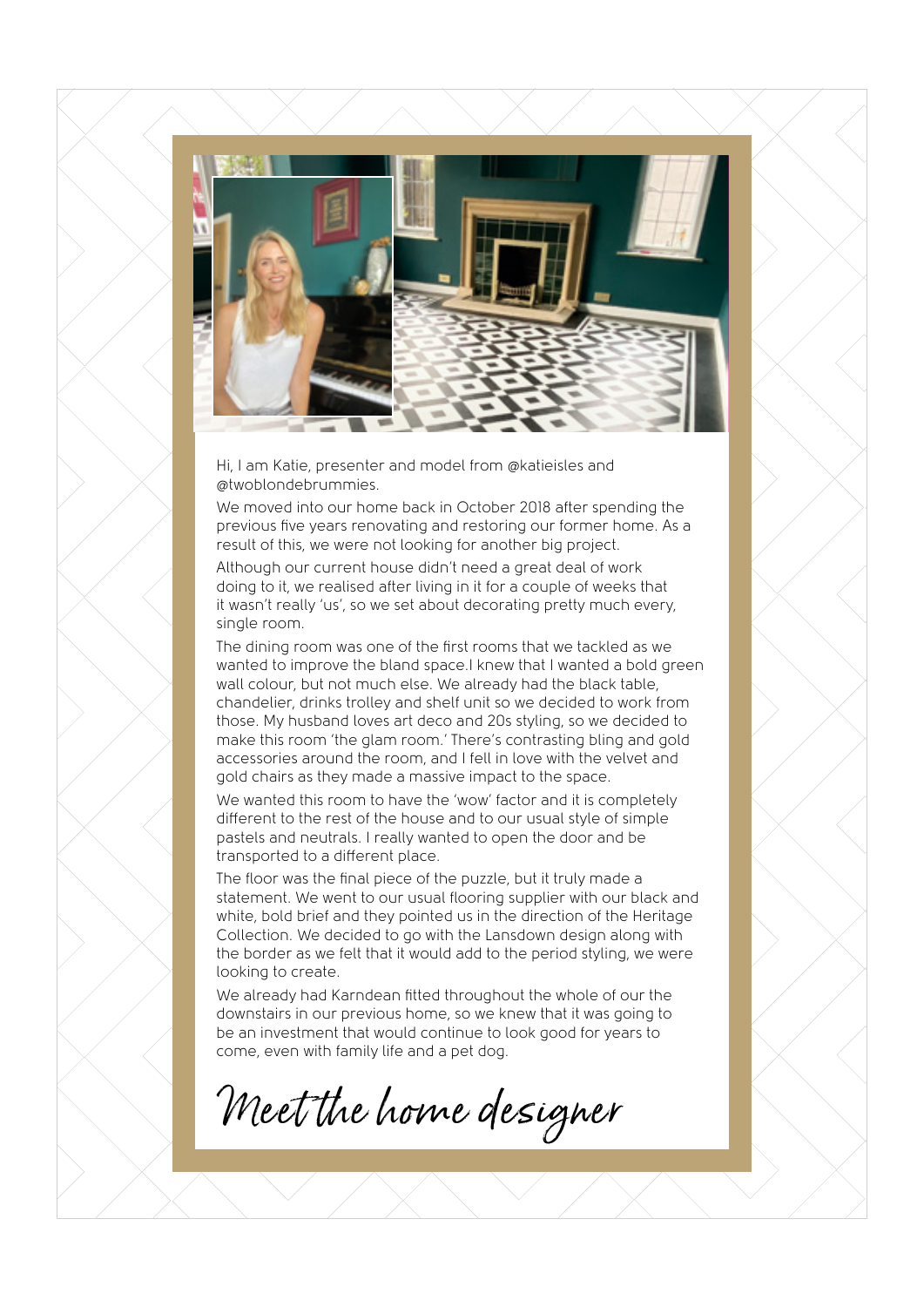

and it is completely different to the rest of the house and to our usual style of simple pastels and neutrals." shares Katie.

In a classic monochrome combination, Lansdown presents a clean and contemporary grid effect with square tiles in Nero and Lace.